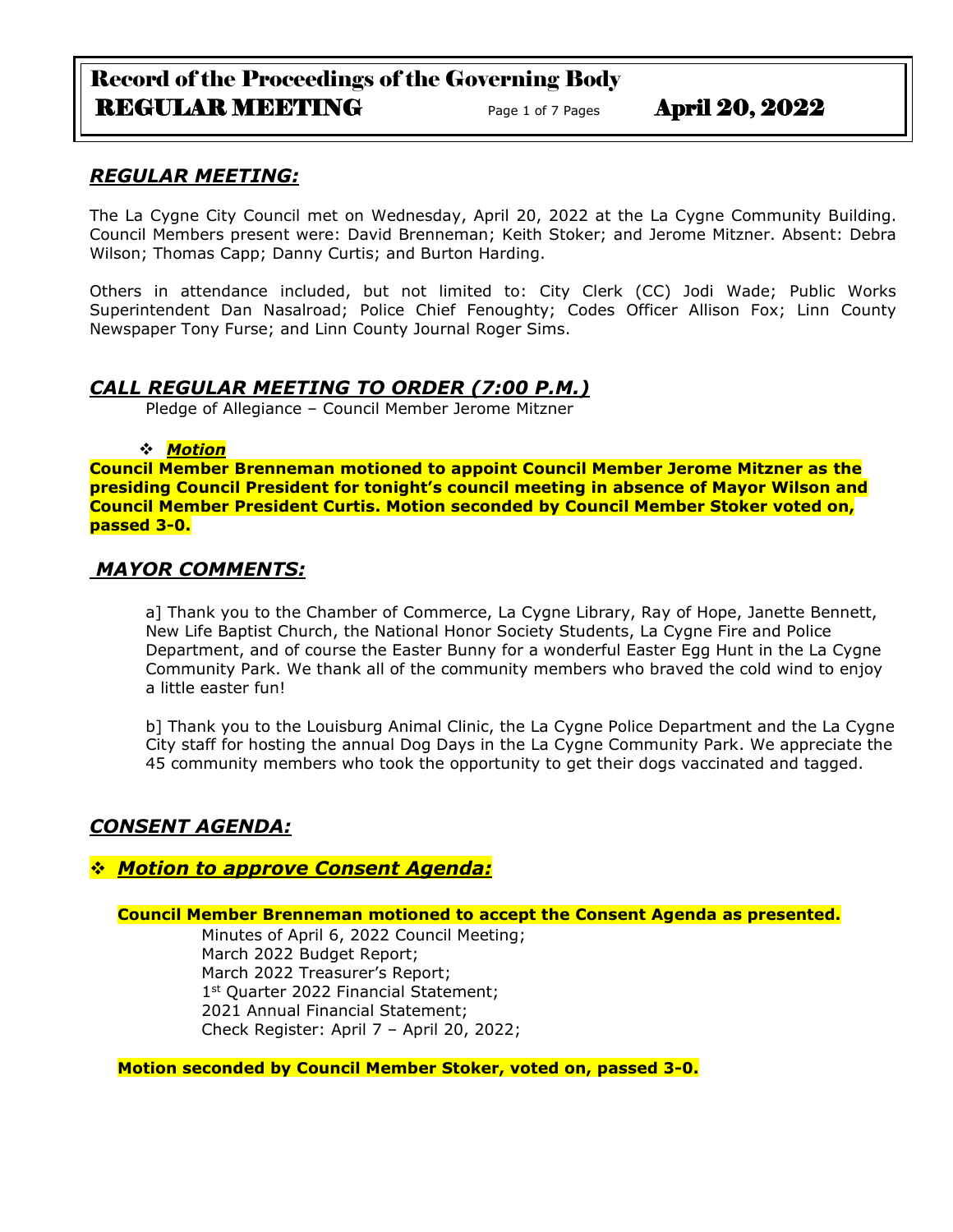# Record of the Proceedings of the Governing Body REGULAR MEETING Page 2 of 7 Pages April 20, 2022

# *DISCUSSION FROM THE FLOOR:*

Jackie Pribble – 109 N. 2<sup>nd</sup> Street was listed on the agenda but was not present at the meeting.

# *SPECIAL PROJECTS:*

*WATER PLANT SETTLING POND PROJECT (MIDWEST ENGINEERING GROUP/STARBUCK TRUCKING, LLC)* No updates at this time.

#### *SEWER REHABILITATION PROJECT (BG CONSULTANTS)*

BG Consultants will host a pre-construction meeting on Tuesday, April 26, 2022 at 11:00am at the La Cygne Community Building for the City of La Cygne and NOWAK Construction to review and discuss the upcoming sewer project.

#### *STREET PROJECT – KDOT CCLIP PROJECT AT KS HWY 152 AND INDUSTRIAL BLVD (KDOT/KILLOUGH CONSTRUCTION/CFS ENGINEERING)*

a] Killough Construction participated in a ZOOM meeting with members of the Lincoln Scott Township Board and CC Wade. An agreement was presented to Lincoln Scott Township confirming the use of their vacant lot on the SE corner of Market St and Industrial Blvd as a staging area and temporary road for the KDOT CCLIP project. Upon completion of the project, Killough Construction will restore the property to its original state by grading and reseeding/mulching the disturbed area. CC Wade has also received a letter of confirmation from the insurance carrier of Killough Construction confirming liability coverage would be covered by Killough.

PWS Nasalroad stated Killough Construction will put the temporary road in service tomorrow, April 21, 2022 pending the weather. Signage will be put in place directing the traffic to the temporary road.

b] CFS Engineering Payment Voucher for work performed from February 26, 2022 through April 1, 2022 in the amount of \$5,946.55.

#### ❖ *Motion*

**Council Member Stoker motioned to approve as to form the Payment Voucher for CFS Engineering for work performed February 26, 2022 through April 1, 2022 in the amount of \$5,946.55. Motion seconded by Council Member Brenneman voted on, passed 3-0.**

#### *NEW FIRE STATION/PUBLIC SAFETY BUILDING*

CC Wade is working with Kevin Cowan with Gilmore & Bell regarding the process pertaining to revenue bonds through the Public Building Commission.

### *ARPA (AMERICAN RESCUE PLAN ACT)*

CC Wade has filed the first annual report for the City of La Cygne for the ARPA funds which have been received to date. Just a reminder the eligible costs must have been incurred during the period of March 3, 2021 – December 31, 2024 and the funds must be expended by December 31, 2026.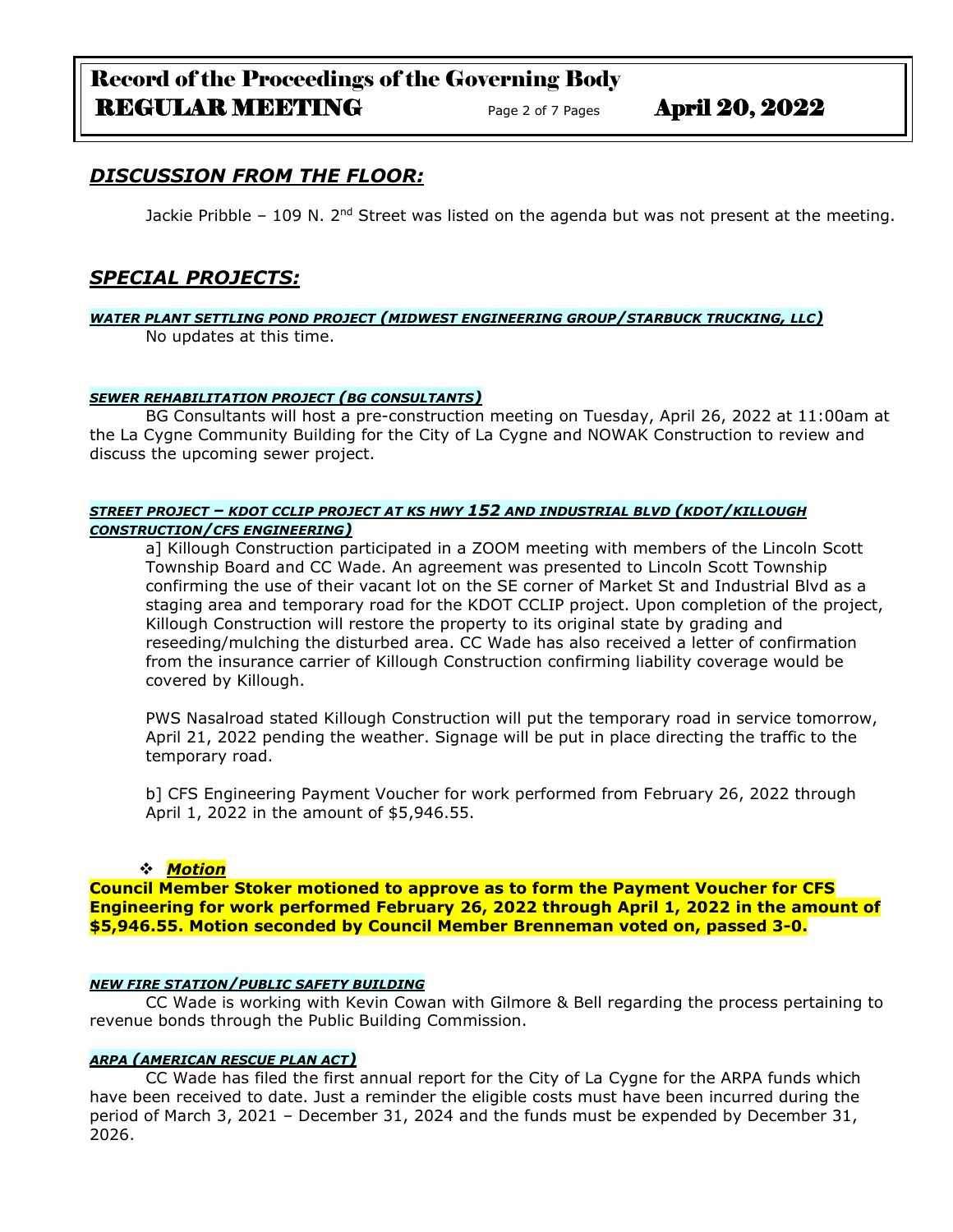# Record of the Proceedings of the Governing Body REGULAR MEETING Page 3 of 7 Pages April 20, 2022

# *SPECIAL PROJECTS CONTINUED:*

#### *STORMWATER MASTER PLAN*

BG Consultants Client Agreement for Stormwater Master Plan. **Tabled until the May 4, 2022 meeting.**

## *REPORTS OF CITY OFFICERS:*

#### **CITY ATTORNEY –BURTON HARDING:**

- Reviewed Article 18 for Manufactured Homes.
- Reviewed and spoke with Jodi Re: letter for temporary access road.
- Reviewed KDOT CCLIP project agreement.
- Correspondence with BG Re: sanitary sewer project.
- Dialogue with Jackie Pribble and her attorney.

### **POLICE CHIEF – TINA FENOUGHTY :**

12- Traffic Stops Conducted Citations issued since last meeting - 8

| Speed School Zone       |   | <b>Registration Viol</b> |  |
|-------------------------|---|--------------------------|--|
| Suspended License       |   | No Tag                   |  |
| Insurance               |   | <b>NO DL</b>             |  |
| Speed Construction Zone | 3 | Speed                    |  |
| Vicious Dog/RAL/Tag     |   | Paraphernalia            |  |
| Illegal Burn            |   | Equipment                |  |

#### **Calls for Service / Reports – 4/05/22 thru 04/20/22**

| Animal Complaint - 10     | Traffic Complaints - 3            |
|---------------------------|-----------------------------------|
| Assist Outside Agency - 4 | Sexual Assault - 0                |
| Internet Crime - 1        | Citizen Assist CFS / contact - 23 |
| Fingerprints $-0$         | Juvenile Incident - 1             |
| Check Welfare $-1$        | Federal Record Checks-1           |
| Follow $Up - 24$          | Theft - $1$                       |
| Suspicious Activity - 2   | Civil Matter $-1$                 |
| Vehicle Lockout - 3       | Drug Case-0                       |
| Unattended Death $-1$     | Non-Injury Accident - 1           |
| 911 Hang $Up - 0$         | Fire Call $-2$                    |
| Disturbance $-4$          | Warrant Attempt - 1               |
| Felony Warrant $-0$       | Misdemeanor Warrant - 0           |

### **VIN Inspections-** 1 completed

**New Business** – None at this time.

#### **Accrued Overtime for Department** – 1 hour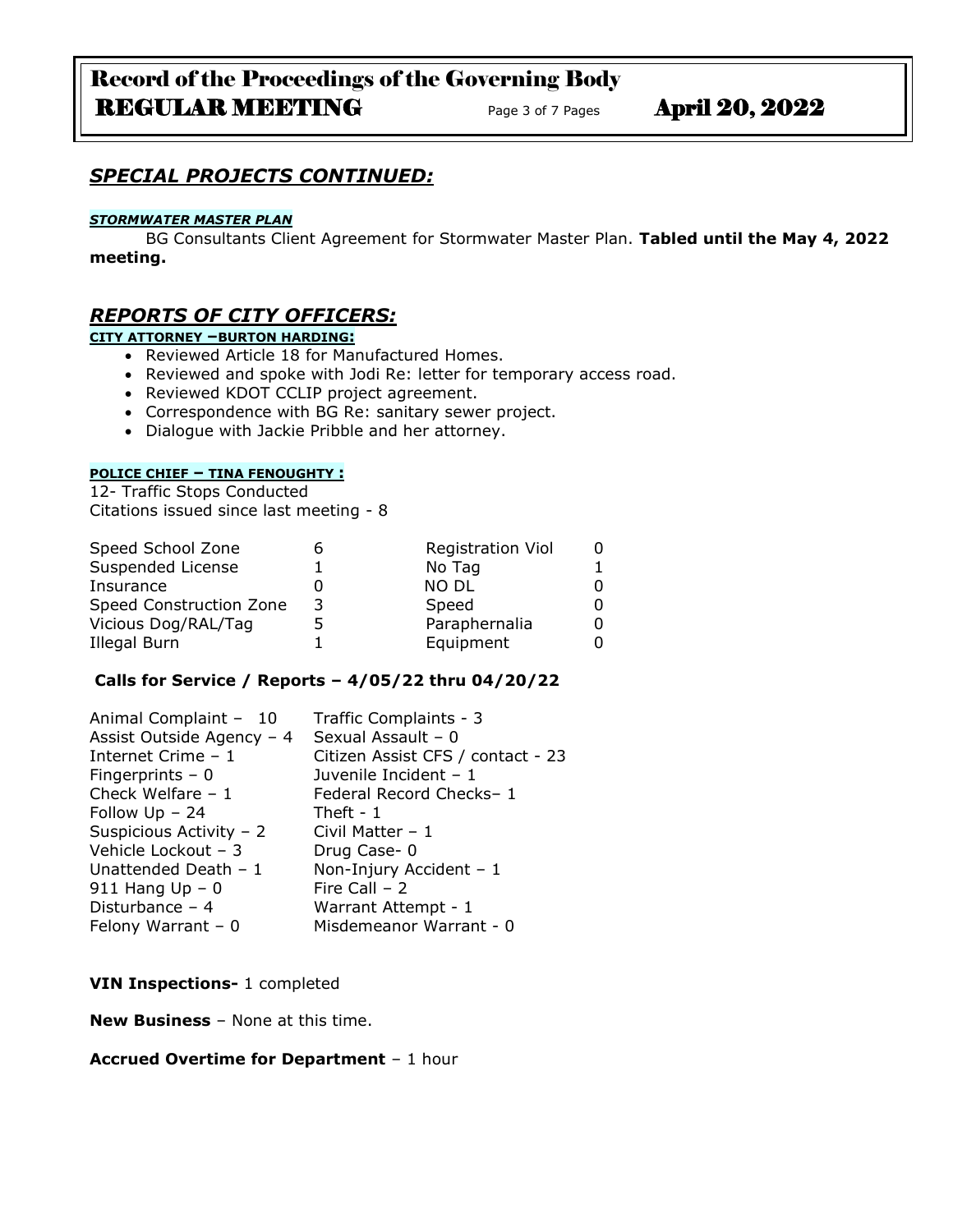# Record of the Proceedings of the Governing Body REGULAR MEETING Page 4 of 7 Pages April 20, 2022

# *REPORTS OF CITY OFFICERS CONTINUED:*

### **CODES ENFORCMENT – ALLISON FOX:**

a] UTV/ATV Information was presented by Officer Fox which described each type of vehicle. Officer Fox reviewed comparisons of rules and regulations for other nearby cities. Officer Fox also showed a registration sticker program utilized by the City of Linn Valley. Officer Fox asked the Council to review the information and let her know if they have any questions or concerns. The estimated costs for rolls of registration stickers would be approximately \$297.50/roll of 200 stickers.

b] Officer Fox reviewed the current code letter spreadsheet.

c] Officer Fox presented a question to the council members regarding how to proceed with patrons who build something prior to getting a building permit. Per the existing City Code the Codes Officer can issue a \$500/day penalty for each day without a permit. Council Member Stoker stated his opinion is for the Codes Officer to give the patron a chance to get it right and proceed to the City Hall to get the building permit immediately. CC Wade asked for ideas of how to get information to the patrons regarding the requirement for building permits. CC Wade asked if permanent items are installed which do not meet the setbacks or regulations of the codes and the individual did not get a building permit, then would the requirement be for the patron to move the item? Council Member Mitzner also asked about the time it takes to review an application and to issue the permit. Council Members decided to table the question to the May 4, 2022 meeting in order to have the full body of the Council present to discuss.

#### **PUBLIC WORKS DEPARTMENT – PUBLIC WORKS SUPERINTENDENT (PWS) DAN NASALROAD:**

Report from 4/7/22 to 4/20/2022

## **Committee Discussions**

Water and Gas:

- Water plant evaluation is continuing.
- No update on the pre-sedimentation pond project.

#### Street:

- Cold patch has been ordered.
- CCLIP project is moving along, temporary road diversion should be opened tomorrow.

Sewer:

- Pre-construction meeting 4-26-2022 at 11am at the La Cygne Community Building.
- Researching mower options.
- Lagoon chemicals have been delivered.
- 617 N. 6<sup>th</sup> Street Sewer service line repair. PWS Nasalroad presented an invoice from Inscore Construction in the amount of \$6,500. The sewer service line for 617 N. 6<sup>th</sup> Street was bored through with the water service line for 617 N.  $6<sup>th</sup>$  St by the contractor who performed the water improvement project. Discussion was held regarding the amount of the bill. The Council asked PWS Nasalroad to reach out to the contractor for discussion. PWS Nasalroad indicated the City could do the cold patch.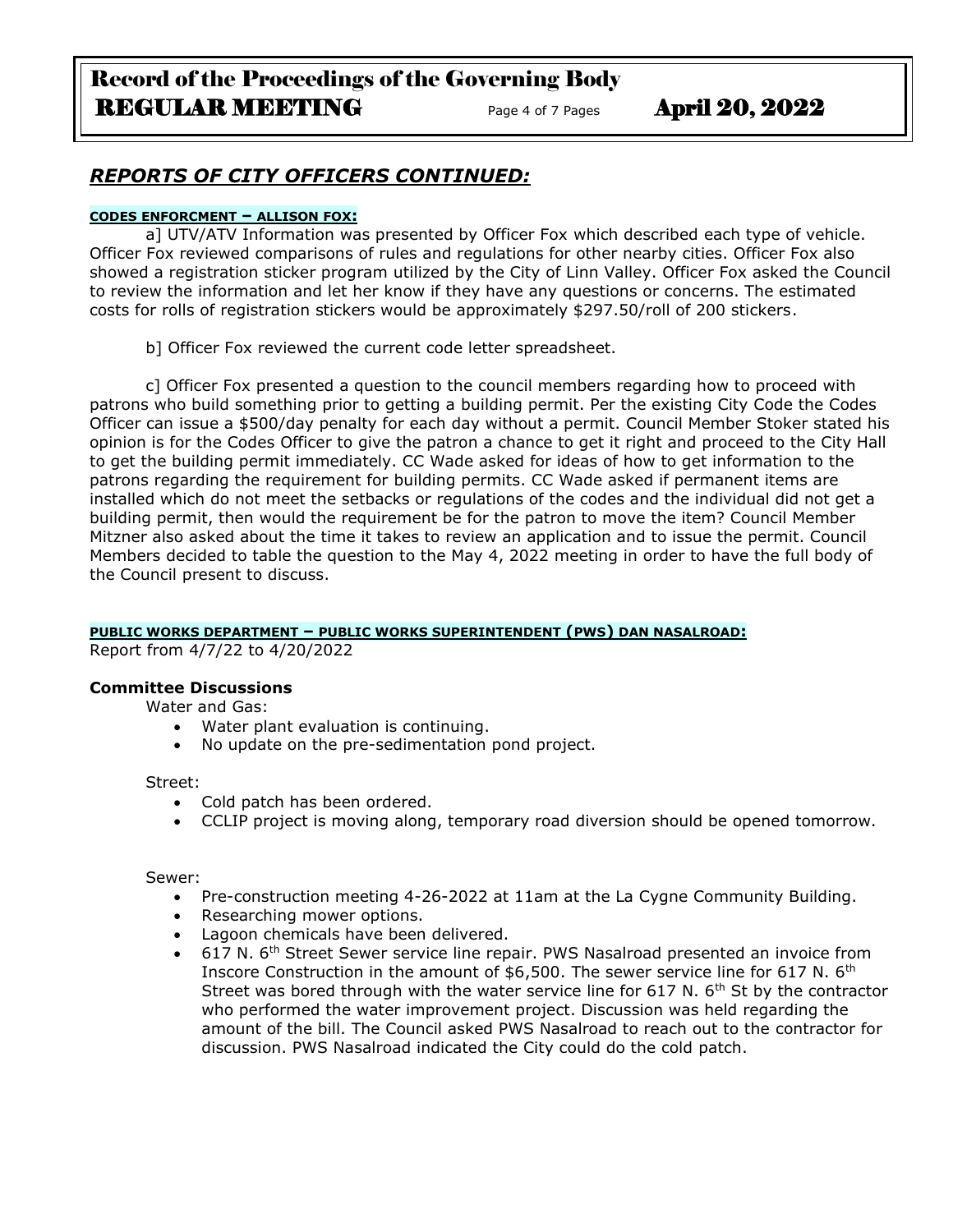# *REPORTS OF CITY OFFICERS CONTINUED:*

**PUBLIC WORKS DEPARTMENT – PUBLIC WORKS SUPERINTENDENT (PWS) DAN NASALROAD:**

Report from 4/06/22 to 4/20/2022

Park:

- Mowing has started.
- Men's urinals have been installed and the shower house bathroom is open.
- Pool plumbing is scheduled for April 27, 2022.
- Application review.

### ❖ *Motion*

**Council Member Mitzner motioned to go in to executive session for 15-minutes for non-elected personnel review application for Public Works Laborer 2 position and will return to the Council table at 7:55p.m. Motion seconded by Council Member Stoker voted on, passed 3-0. 7:40p.m.**

Others in attendance included, but not limited to: PWS Nasalroad and CC Wade

# *OPEN SESSION RESUMED AT 7:55p.m.:*

### ❖ *Motion*

**Council Member Mitzner motioned to hire Richard Sauceda upon completion of a preemployment physical and drug screening for the Public Works Laborer 2 position at the pay rate of \$14.50/hour and insurance for Employee +1 at a 70/30 split. Motion seconded by Council Member Stoker voted on, passed 3-0.**

Cemetery:

• Mowing has started.

#### **FIRE DEPARTMENT – DAN NASALROAD:**

• Tires have been installed on E31.

**CITY CLERK – JODI WADE:**

None

**CITY TREASURER/COURT CLERK – CONNIE GORE:**

None

# *COUNCIL COMMITTEE REPORTS:*

*WATER & GAS - NONE*

*STREET -NONE*

#### *SEWER-NONE*

#### *PUBLIC SAFETY -NONE*

- ✓ Mobile/Manufactured/Modular Home Code **(Tabled until the May 4, 2022 meeting)**.
- $\checkmark$  Council Member Mitzner reviewed the benefit of having consistent home address numbers for each parcel in the City of La Cygne for Emergency purposes.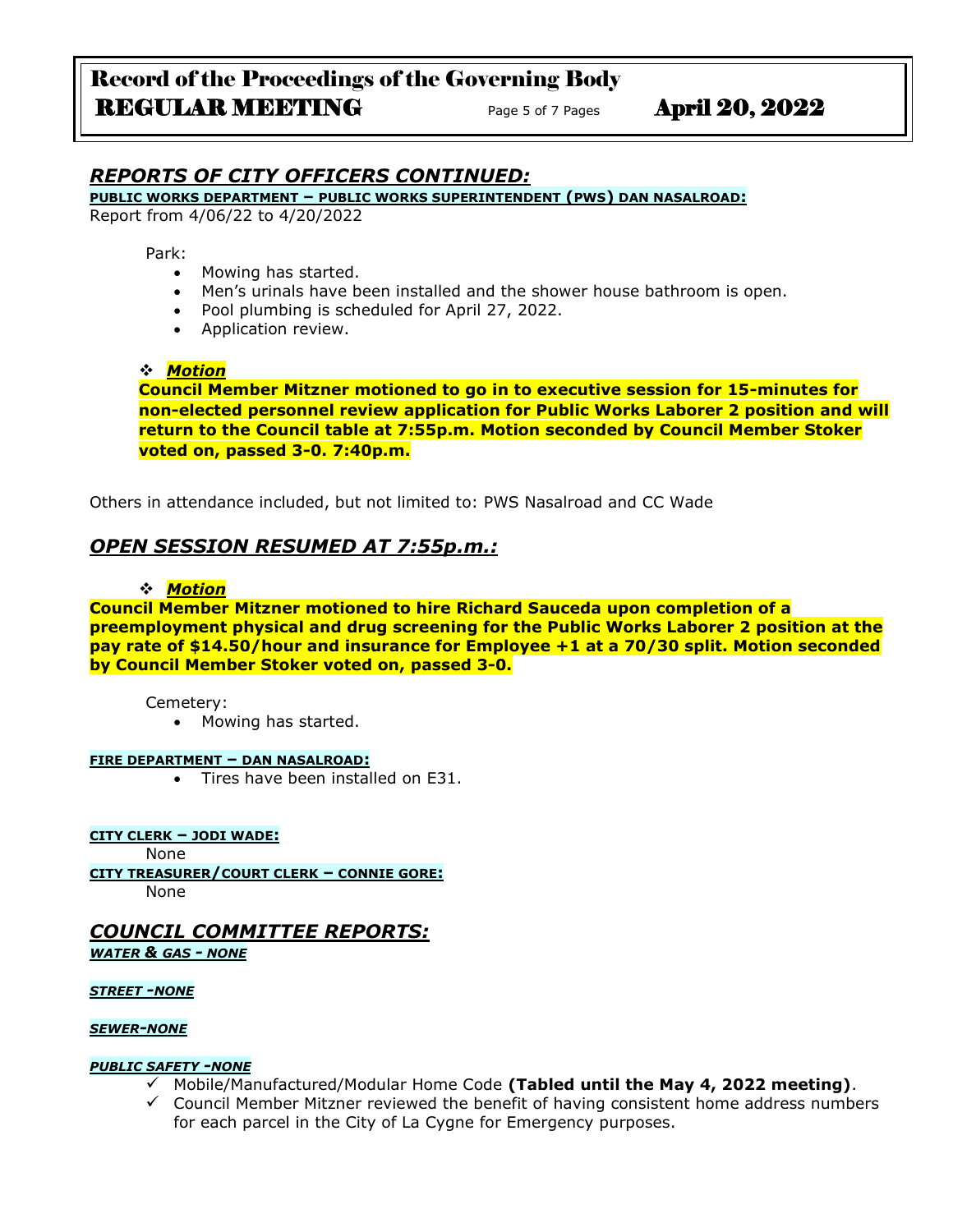# Record of the Proceedings of the Governing Body REGULAR MEETING Page 6 of 7 Pages April 20, 2022

# *COUNCIL COMMITTEE REPORTS:*

### *COMMUNITY BUILDING-*

Council Member Brenneman has been doing some research on the use of the community building and would like to meet with Council Member Capp to review information.

*EMPLOYEE RELATIONS & TRAINING-NONE*

*CEMETERY – NONE*

*PARK-*

- Blast in the Park is scheduled for July 9, 2022.
- Park Board meeting has been changed to the last Thursday of the month at 5:00pm due to conflicts with members work schedules.

# *SPECIAL COMMITTEE REPORTS:*

*EMERGENCY MANAGEMENT - NONE*.

*CHAMBER OF COMMERCE - NONE*

*PLANNING & ZONING COMMISSION (PZC) - NONE*

## *UNFINISHED BUSINESS:*

**RESOLUTION NO. A RESOLUTION OF THE CITY OF LA CYGNE REGARDING EMPLOYEE COVID-19 PREPARATION & PREVENTION POLICIES TO BE ADDED TO THE ADMINISTRATIVE POLICIES OF THE CITY OF LA CYGNE**

## ❖ *Motion*

**Council Member Stoker motioned to approve Resolution No. 443 a resolution of the City of La Cygne, Linn County, Kansas regarding employee COVID-19 preparation & prevention policies to be added to the Administrative Policies of the City of La Cygne. Motion seconded by Council Member Brenneman voted on, passed 3-0.**

**WATER AND SEWER RATE ANALYSIS PROPOSAL FROM CARL BROWN** Tabled until receipt of the water treatment plant analysis.

## *NEW BUSINESS:*

**CODES ENFORCEMENT OFFICER/ZONING ADMINISTRATOR PERMANENT PART-TIME POSITION. JOB DESCRIPTION.**

## ❖ *Motion*

**Council Member Brenneman motioned to table the codes enforcement officer/zoning administrator permanent part-time position until the May 4, 2022 Council Meeting. Motion seconded by Council Member Stoker voted on, passed 3-0.**